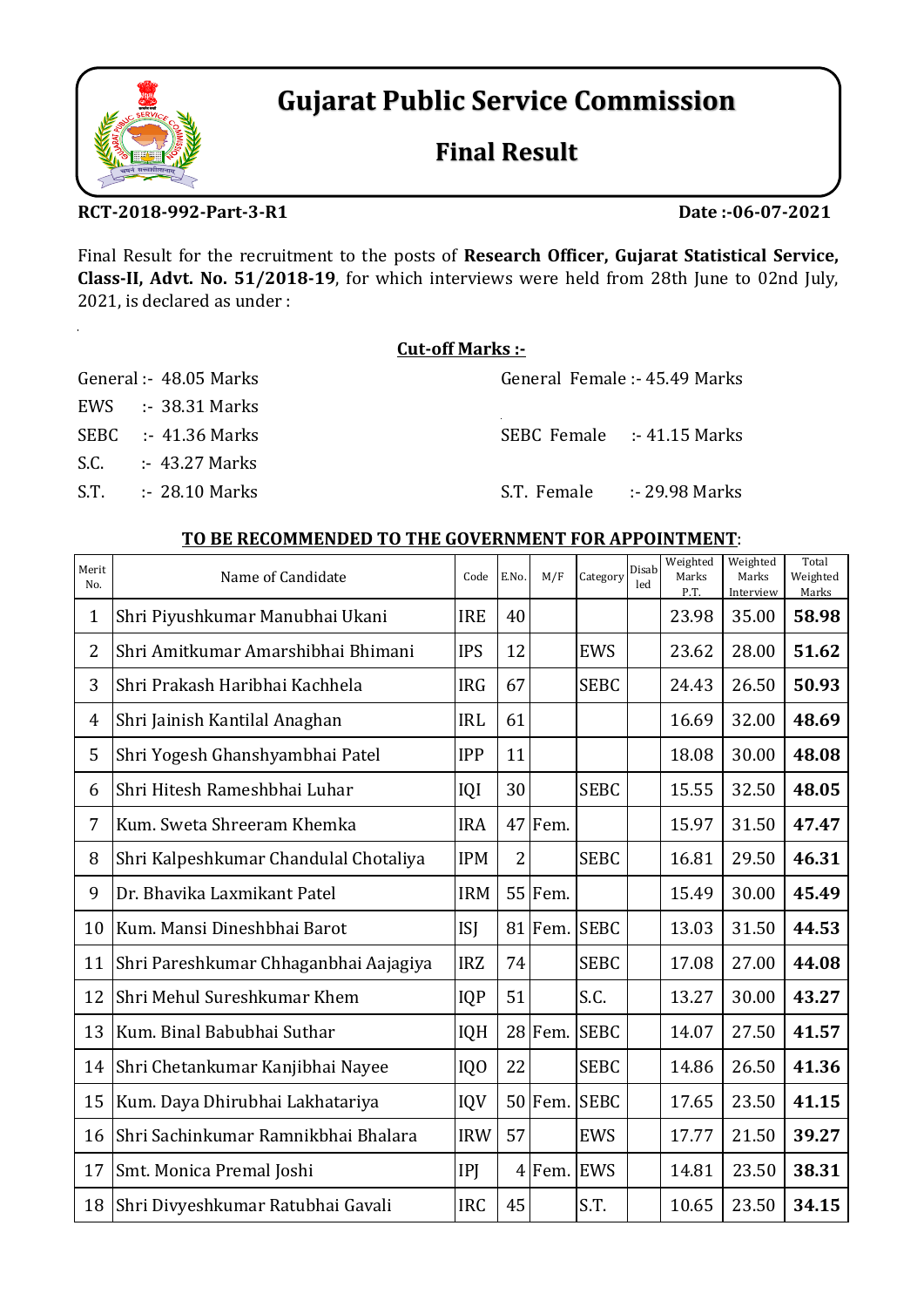| Merit<br>No. | Name of Candidate                  | Code       | E.No. | M/F          | Category                  | Disab<br>led | Weighted<br>Marks<br>P.T. | Weighted<br>Marks<br>Interview | Total<br>Weighted<br>Marks |
|--------------|------------------------------------|------------|-------|--------------|---------------------------|--------------|---------------------------|--------------------------------|----------------------------|
| 19           | Kum. Vernal Rupsinh Damor          | <b>IQD</b> |       | $34$ Fem.    | S.T.                      |              | 09.35                     | 23.00                          | 32.35                      |
| 20           | Kum. Sheelaben Dagabhai Khairnar   | <b>IRK</b> |       | 68 Fem. S.T. |                           |              | 07.57                     | 23.50                          | 31.07                      |
| 21           | Kum. Vaishali Gorchandbhai Nisarta | <b>ISM</b> |       | 76 Fem.      | S.T.                      |              | 07.94                     | 22.50                          | 30.44                      |
| 22           | Kum. Savitriben Mangabhai Vasava   | <b>IRT</b> |       | $52$ Fem.    | $\mathsf{S}.\mathsf{T}$ . |              | 07.48                     | 22.50                          | 29.98                      |
| 23           | Shri Mahendrakumar Somabhai Damor  | IQB        | 32    |              | S.T.                      |              | 08.60                     | 19.50                          | 28.10                      |

## **To be kept on waiting list for General Category** :

| Sr. No. | Name of Candidate                    | Code       | E.No. | M/F | Category | Disab<br>led | Weighted<br>Marks<br>P.T. | Weighted<br>Marks<br>Interview | Total<br>Weighted<br>Marks |
|---------|--------------------------------------|------------|-------|-----|----------|--------------|---------------------------|--------------------------------|----------------------------|
|         | Shri Samirkumar Bhupendrabhai Pandya | <b>IPX</b> | 17    |     |          |              | 15.27                     | $32.50$   47.77                |                            |
|         | Shri Ashil Maheshkumar Joshi         | <b>IRS</b> | 58    |     |          |              | 17.39                     | 29.00                          | 46.39                      |

## **To be kept on waiting list for EWS Category Candidates Only**:

| Sr. No. | Name of Candidate              | Code       | E.No. | M/F | Category | Disab<br>led | Weighted<br>Marks<br>P.T. | Weighted<br>Marks<br>Interview | Total<br>Weighted<br>Marks |
|---------|--------------------------------|------------|-------|-----|----------|--------------|---------------------------|--------------------------------|----------------------------|
|         | Shri Prakash Valjibhai Lakhani | IQK        | フワ    |     | EWS      |              | 16.98                     |                                | 21.00   37.98              |
|         | Shri Kalpesh Mansukhlal Popat  | <b>IPN</b> | 14    |     | EWS      |              | 17.20                     | 20.50                          | 37.70                      |

## **To be kept on waiting list for SEBC Category Candidates Only**:

| Sr. No. | Name of Candidate                   | Code       | E.No. | M/F | Category     | Disab<br>led | Weighted<br>Marks<br>P.T. | Weighted<br>Marks<br>Interview | Total<br>Weighted<br>Marks |
|---------|-------------------------------------|------------|-------|-----|--------------|--------------|---------------------------|--------------------------------|----------------------------|
|         | Kum. Nirali Narendrakumar Kalsariya | <b>ISK</b> |       |     | 85 Fem. SEBC |              | 13.23                     | 27.50                          | 40.73                      |
|         | Shri Vinodbhai Jayantibhai Panchal  | <b>IRP</b> | 59    |     | <b>SEBC</b>  |              | 16.42                     | 23.00                          | 39.42                      |

## **To be kept on waiting list for S.C. Category Candidates Only**:

| Sr. No. | Name of Candidate                  | Code       | E.No. | M/F | Category | Disab<br>led | Weighted<br>Marks<br>P.T. | Weighted<br>Marks<br>Interview | Total<br>Weighted<br>Marks |
|---------|------------------------------------|------------|-------|-----|----------|--------------|---------------------------|--------------------------------|----------------------------|
|         | Shri Mitul Mansukhbhai Dafada      | <b>IRB</b> | 42    |     | S.C.     |              | 14.12                     | 28.00                          | 42.12                      |
| ŋ       | Shri Hirenkumar Baldevbhai Chauhan | <b>ISF</b> | 83    |     | S.C.     |              | 15.24                     | 21.00                          | 36.24                      |

#### **To be kept on waiting list for S.T. Category Candidates Only**:

| Sr. No. | Name of Candidate                 | Code | E.No. | M/F | Category | Disab<br>led | Weighted<br>Marks<br>P.T. | Weighted<br>Marks<br>Interview | Total<br>Weighted<br>Marks |
|---------|-----------------------------------|------|-------|-----|----------|--------------|---------------------------|--------------------------------|----------------------------|
|         | Shri Shantilal Ramanbhai Bhagora  | ISH  | 77    |     | S.T.     |              | 08.37                     | 19.00                          | 27.37                      |
|         | Shri Mehulkumar Gulabbhai Chauhan | IQT  | 43    |     | S.T.     |              | 08.59                     | 18.00                          | 26.59                      |

#### Marks obtained by the **unsuccessful candidates** are as under :-

|  | Smt. Nihi Krishnacharan Kapadia | <b>IPK</b> |  | Fem. |  |  | J U | 19.00 | 36.33 |
|--|---------------------------------|------------|--|------|--|--|-----|-------|-------|
|--|---------------------------------|------------|--|------|--|--|-----|-------|-------|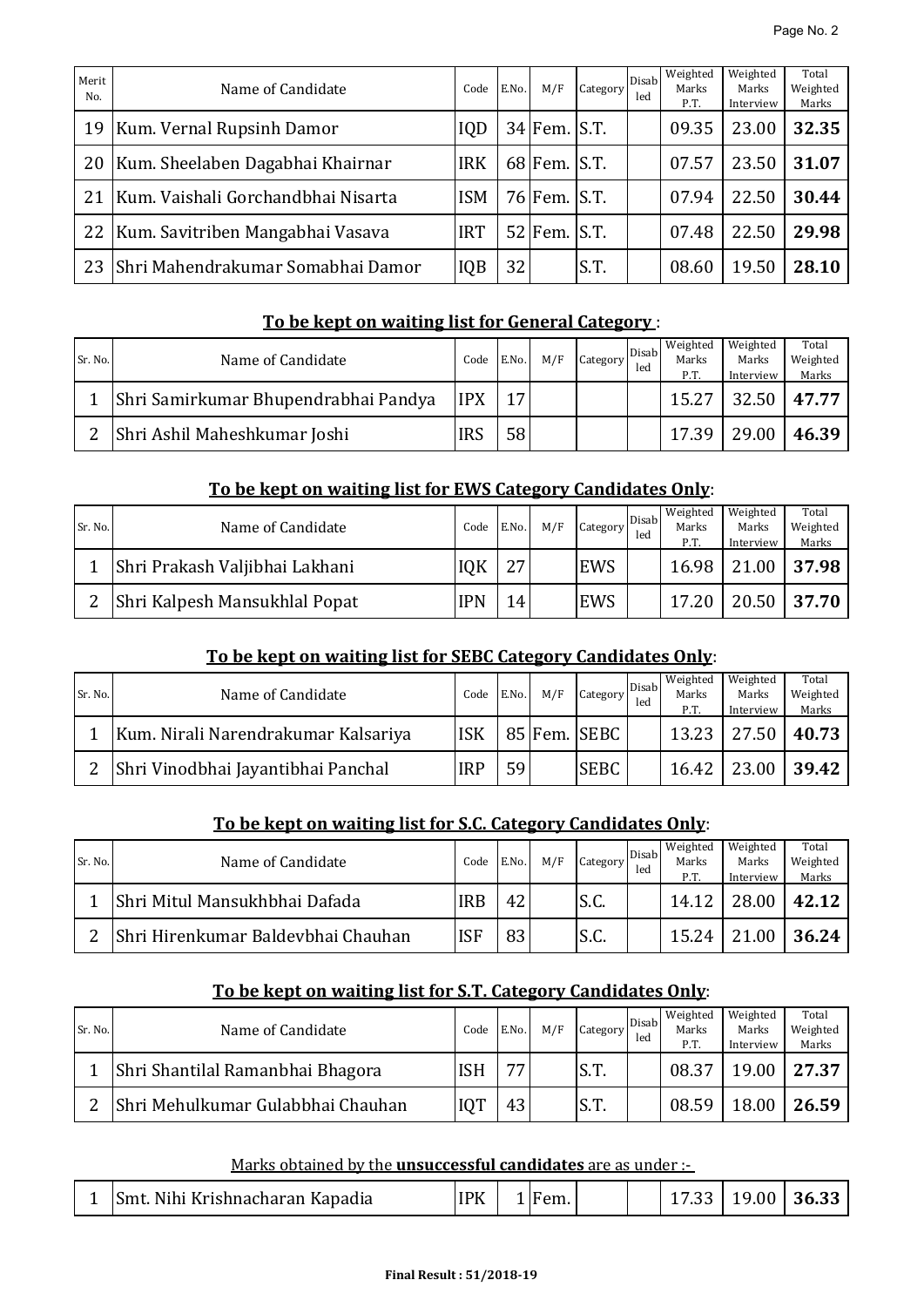| Sr. No. | Name of Candidate                    | Code            | E.No.          | M/F           | Category     | Disab<br>led | Weighted<br>Marks<br>P.T. | Weighted<br>Marks<br>Interview | Total<br>Weighted<br>Marks |
|---------|--------------------------------------|-----------------|----------------|---------------|--------------|--------------|---------------------------|--------------------------------|----------------------------|
| 2       | Kum. Priyanka Balkrushna Raval       | <b>IPW</b>      |                | 3 Fem. EWS    |              |              | 14.88                     | 21.50                          | 36.38                      |
| 3       | Smt. Vaishali Khimjibhai Singal      | <b>IPH</b>      |                | $5$ Fem. S.C. |              |              | 12.60                     | 20.00                          | 32.60                      |
| 4       | Shri Nigamkumar Bipinchandra Patel   | <b>IPI</b>      | 7 <sup>1</sup> |               |              |              | 14.88                     | 24.00                          | 38.88                      |
| 5       | Kum, Prachi Kamleshbhai Shah         | <b>IPV</b>      |                | 8 Fem.        |              |              | 16.33                     | 22.50                          | 38.83                      |
| 6       | Shri Dishansh Rajnikant Shah         | <b>IPR</b>      | 9              |               |              |              | 16.83                     | 26.50                          | 43.33                      |
| 7       | Shri Sneh Shailesh Bhavsar           | <b>IPQ</b>      | 10             |               |              |              | 15.00                     | 30.00                          | 45.00                      |
| 8       | Shri Kalpeshkumar Hariji Parmar      | <b>IPL</b>      | 15             |               | <b>SEBC</b>  |              | 15.46                     | 19.00                          | 34.46                      |
| 9       | Shri Chiragbhai Merubhai Senajiya    | IP <sub>O</sub> | 16             |               | <b>SEBC</b>  |              | 17.05                     | 17.50                          | 34.55                      |
| 10      | Shri Virendrabhai Arvindbhai Patel   | <b>IQF</b>      | 18             |               |              | Dis.         | 15.82                     | 25.50                          | 41.32                      |
| 11      | Shri Subhash Madhubhai Babariya      | <b>IQM</b>      | 19             |               |              |              | 14.83                     | 22.50                          | 37.33                      |
| 12      | Kum. Smitaben Navinbhai Patel        | IQA             |                | $21$ Fem.     | S.T.         |              | 07.76                     | 15.00                          | 22.76                      |
| 13      | Shri Rakesh Lalitkumar Rupera        | <b>IPY</b>      | 24             |               |              |              | 15.03                     | 24.50                          | 39.53                      |
| 14      | Shri Harshkumar Popatbhai Chaudhary  | IQJ             | 26             |               | <b>SEBC</b>  |              | 16.14                     | 21.50                          | 37.64                      |
| 15      | Kum. Krishna Lalitkumar Purohit      | <b>IPZ</b>      |                | 29 Fem.       | <b>SEBC</b>  |              | 11.93                     | 25.00                          | 36.93                      |
| 16      | Shri Bipinbhai Tuljibhai Ganvit      | IQE             | 33             |               | S.T.         |              | 09.45                     | 15.50                          | 24.95                      |
| 17      | Kum. Angitaben Ashokkumar Joshi      | <b>IRD</b>      |                | 35 Fem.       |              |              | 15.03                     | 22.50                          | 37.53                      |
| 18      | Shri Paras Kirtikumar Sheth          | IQU             | 36             |               |              |              | 15.85                     | 21.00                          | 36.85                      |
| 19      | Shri Dhruv Jayvantbhai Kakaiya       | IQZ             | 37             |               |              |              | 15.53                     | 21.00                          | 36.53                      |
| 20      | Shri Divyeshkumar Aravindbhai Desai  | IQY             | 38             |               | S.T.         |              | 08.37                     | 17.50                          | 25.87                      |
| 21      | Smt. Smruti Ramanlal Chaudhari       | IQQ             |                | 39 Fem.       | S.T.         |              | 08.46                     | 15.00                          | 23.46                      |
| 22      | Shri Deep Mukeshbhai Maheta          | IQS             | 41             |               |              |              | 14.83                     | 22.00                          | 36.83                      |
| 23      | Kum. Hemangini Jagdishchandra Soni   | IQW             |                | 44 Fem.       |              |              | 17.43                     | 19.00                          | 36.43                      |
| 24      | Kum. Sheetal Ishvarbhai Gangani      | IQX             |                |               | 46 Fem. SEBC |              | 12.14                     | 19.50                          | 31.64                      |
| 25      | Shri Nikul Rambhai Rathod            | <b>IRF</b>      | 48             |               | <b>SEBC</b>  |              | 15.73                     | 20.00                          | 35.73                      |
| 26      | Smt. Komalba Surajkumar Vaghela      | IQR             |                | $49$ Fem.     | EWS          |              | 15.51                     | 20.00                          | 35.51                      |
| 27      | Shri Diljeetsinh Bharatsinh Bhati    | <b>IRV</b>      | 53             |               | <b>SEBC</b>  |              | 16.50                     | 20.00                          | 36.50                      |
| 28      | Shri Guru Vinay Sagar Vasishtha      | <b>IRU</b>      | 54             |               |              |              | 16.98                     | 20.00                          | 36.98                      |
| 29      | Shri Bhavin Becharbhai Radadiya      | IRJ             | 56             |               | <b>EWS</b>   |              | 17.92                     | 18.50                          | 36.42                      |
| 30      | Shri Saurabh Kantilal Patel          | IRI             | 60             |               |              |              | 18.37                     | 26.00                          | 44.37                      |
| 31      | Shri Nikunjkumar Ranjitbhai Patel    | <b>IRN</b>      | 62             |               |              |              | 15.44                     | 23.50                          | 38.94                      |
| 32      | Shri Kunal Madhukantbhai Rathod      | <b>IRH</b>      | 63             |               | S.C.         |              | 12.02                     | 20.00                          | 32.02                      |
| 33      | Shri Mahammadzuberraza Suleman Patel | IR <sub>0</sub> | 65             |               |              |              | 15.34                     | 30.00                          | 45.34                      |